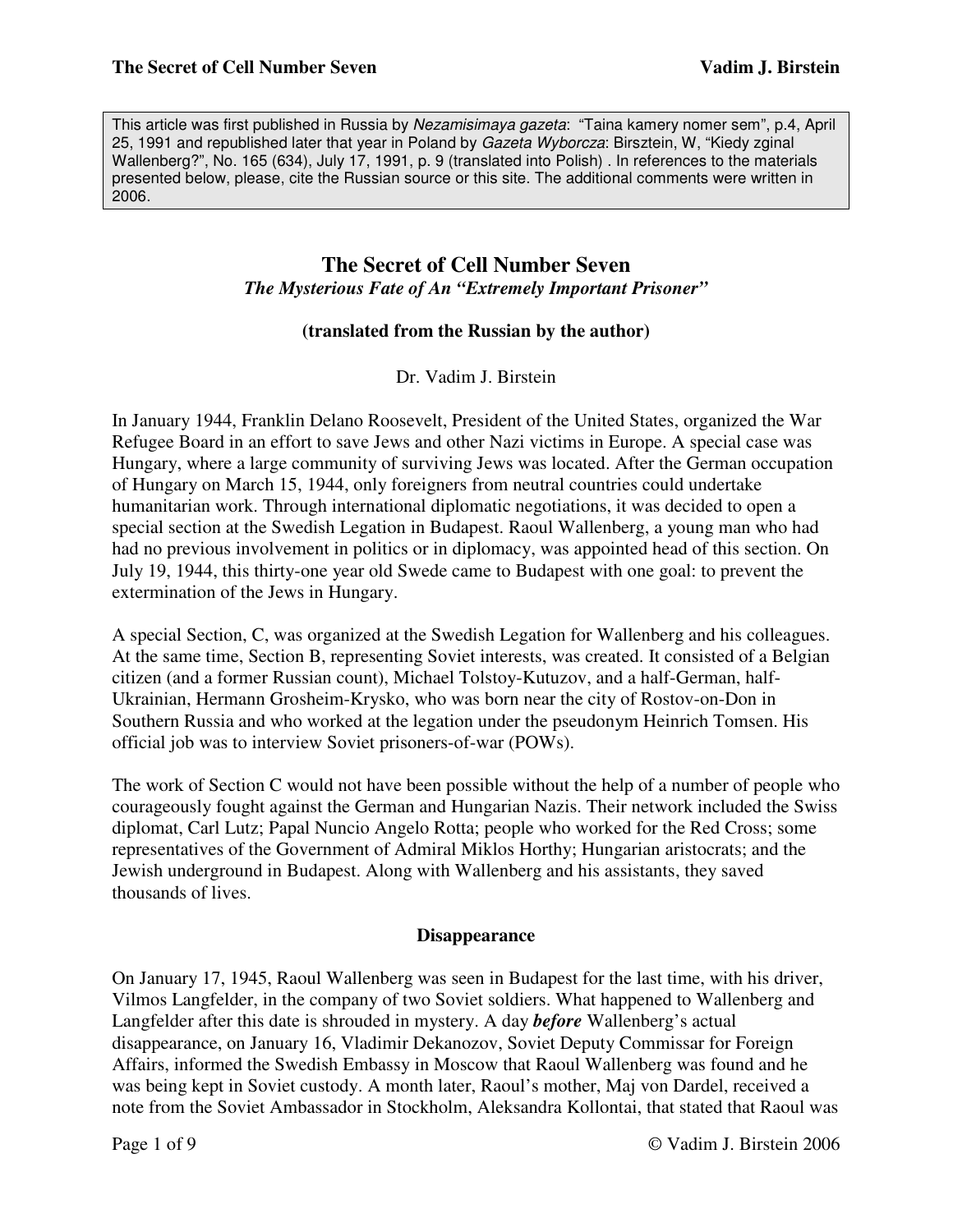in Russia. Soon after this, Wallenberg "disappeared" without explanation or a trace. A rumor was circulated that bandits killed him near Budapest. Count Tolstoy actively promoted this rumor.

After Budapest was occupied by Soviet troops, the Swedish Legation was vandalized and robbed. The diplomats were taken to Moscow. Only two months after the occupation of Budapest and three months after Wallenberg's disappearance, the Swedish diplomats were returned to Stockholm. During this time, Count Tolstoy, who was never arrested, worked at the Soviet administration in Budapest. (Later he lived in Ireland, where he died in 1980). As for Grosheim-Krysko, alias Tomsen, we now know that on February 8, 1945, he was arrested by Soviet military counterintelligence, SMERSH (an acronym from the Russian words "Death to spies"). However, he was not sentenced by the OSO (the Special Council of the State Security Ministry, MGB, that convicted arrestees charged with committing political crimes, including espionage), until January 12, 1952. Grosheim-Krysko was given a 25-year sentence in Vladimir Prison, of which he served only six months. In his last letter to Vladimir Prison authorities, he mentioned that his sentence was a mistake because he had always been an admirer of the Soviet Union. In July of 1953, Grosheim-Krysko was repatriated to Eastern Germany (later he lived in Western Germany). Eventually, he appeared in Sweden where he contacted Raoul Wallenberg's family, possibly to find out how much they knew about the Wallenberg case.

On July 15, 1946, Joseph Stalin, the Soviet dictator, gave an audience to the Swedish Ambassador, Staffan Soederblom. It was an exception to protocol because usually Stalin did not meet with ambassadors from neutral countries. The Ambassador described Wallenberg's mission and his disappearance. Unaccountably, he expressed his own personal opinion that Wallenberg had been a victim of bandits near Budapest. Stalin answered that the situation with Wallenberg would be cleared up. From this moment until 1957, Soviet officials held to the story that Wallenberg "had never been in the Soviet Union and we do not know who he is" (from Vyshinsky Note dated August 18, 1947). In fact, at the moment of Soederblom's conversation with Stalin, Wallenberg was in Cell 203 of Lefortovo Prison, fifteen minutes away from the Kremlin. The Swedish government thus lost a critical opportunity to save him.

# **A New Soviet Version**

On February 6, 1957, Andrei Gromyko, at the time Soviet Deputy Foreign Minister, presented a memorandum to Swedish diplomats. This note (known as the *Gromyko Memorandum*) was written after Nikita Khrushchev (Stalin's sucessor) promised the Swedish Prime Minister, Tag Ehrlander, "to clear up the matter" of the Wallenberg case. The Memorandum declared that the search through "every page" of archival materials produced only one document related to Raoul Wallenberg, the Smoltsov report to the MGB Minister, Viktor Abakumov. In the 1940s, Aleksandr Smoltsov headed the Medical Department of Lubyanka Prison. The report stated that "the prisoner, Walenberg, whom you know, died tonight --probably, from a heart attack." It should be noted that the name Wallenberg is spelled with one "l" while in the other official documents it was always spelled with two "l's" [However, writing the name Wallenberg with one "l" was typical not only Smoltsov, but for other poorly educated MGB officers—V. B., 2005]. Below the main text there was an additional note: "The Minister has been informed. It was ordered to cremate [the body] without autopsy. 17/VII [July 17, 1947]. Smoltsov." The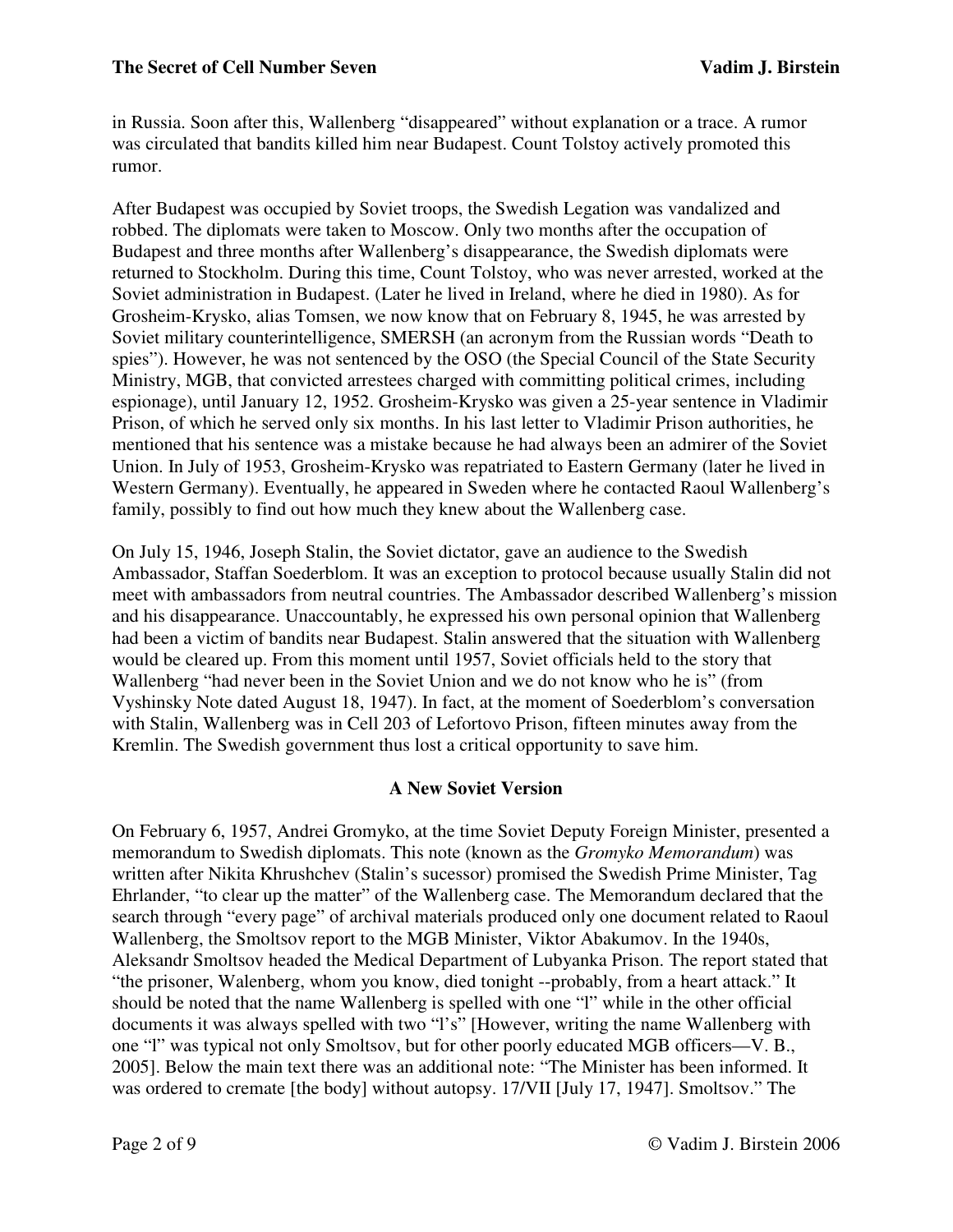Gromyko Memorandum added that because Smoltsov died in 1953 and Abakumov was executed a year later, no additional information could be found.

Prior to this, evidence appeared in Western countries that Wallenberg and Langfelder had been seen in prisons and labor camps inside the USSR. In 1946, the Swedish journalist, Edward af Sandeberg, was the first to write about Wallenberg being present in the Soviet Union. Sandeberg was arrested in Berlin in 1945, then for a year he was kept as a POW near Moscow before finally being repatriated to Sweden. Sandeberg mentioned a German, Erhard Hille, who ten years later gave a detailed testimony to the Swedish authorities about Wallenberg's imprisonment. From 1956 on, many repatriated foreigners described Wallenberg and his driver in Moscow prisons in 1945-47. Until the 1980s, many stories—mostly not credible—appeared about Wallenberg's imprisonment in Vladimir Prison (the most secret Soviet prison for convicted political prisoners) and many Soviet labor camps.

On June 2, 1989, Yurii Kashlev, a Soviet diplomat and head of the Soviet delegation at the Paris Conference on Humanitarian Problems, announced that "Wallenberg was killed (executed) in 1947 and those who eliminated him, were, after this, killed themselves."

On October 15, 1989, Wallenberg's family—Dr. Guy von Dardel and Nina Lagergren, Raoul's half-brother and half-sister—along with Ambassador Per Anger and Sonya Sonnenfeld, Chair and Secretary of the Swedish Wallenberg Association, came to Moscow on the invitation of Soviet authorities. Before Wallenberg's arrival in Budapest, Per Anger, at the time Secretary of the Swedish Legation, had begun to hand out Swedish Schutz-passes to the Jews.

The KGB representatives showed them the original of the Smoltsov report and a box with Raoul Wallenberg's possessions at the time of his arrest. This included his diplomatic passport; an ID, a diary; a golden cigarette case and money in old dollars and Hungarian pengos. Also, Wallenberg's registration card from Lubyanka Prison was shown. After some hesitation caused by the guests' refusal to sign a receipt, the head of the KGB Central Archive, Major General Fokin, gave the box and a copy of the prisoner card to Raoul's relatives. He said that Raoul's belongings were accidentally found in a bag in KGB storage, just before the family's arrival. To all later requests to see the person who had found the bag, the response was "it is not expedient." The Swedish guests were also permitted to go to Vladimir Prison, where they were shown registration cards of a few foreign prisoners who had given testimonies about Wallenberg after they had been repatriated.

# **Archives**

Finally, on August 28, 1990, the Joint Soviet-International Commission to Establish the Fate and Whereabouts of Raoul Wallenberg that was formed and headed by Dr. Guy von Dardel, arrived in Vladimir. The Commission was completely independent: the Soviet accepted the condition that the Swedes should pick the Commission's members, including the author of the present article, by themselves.

We could not find any trace of Wallenberg's presence in Vladimir Prison. However, we studied registration cards of many witnesses who had testified in the West about Wallenberg. Our main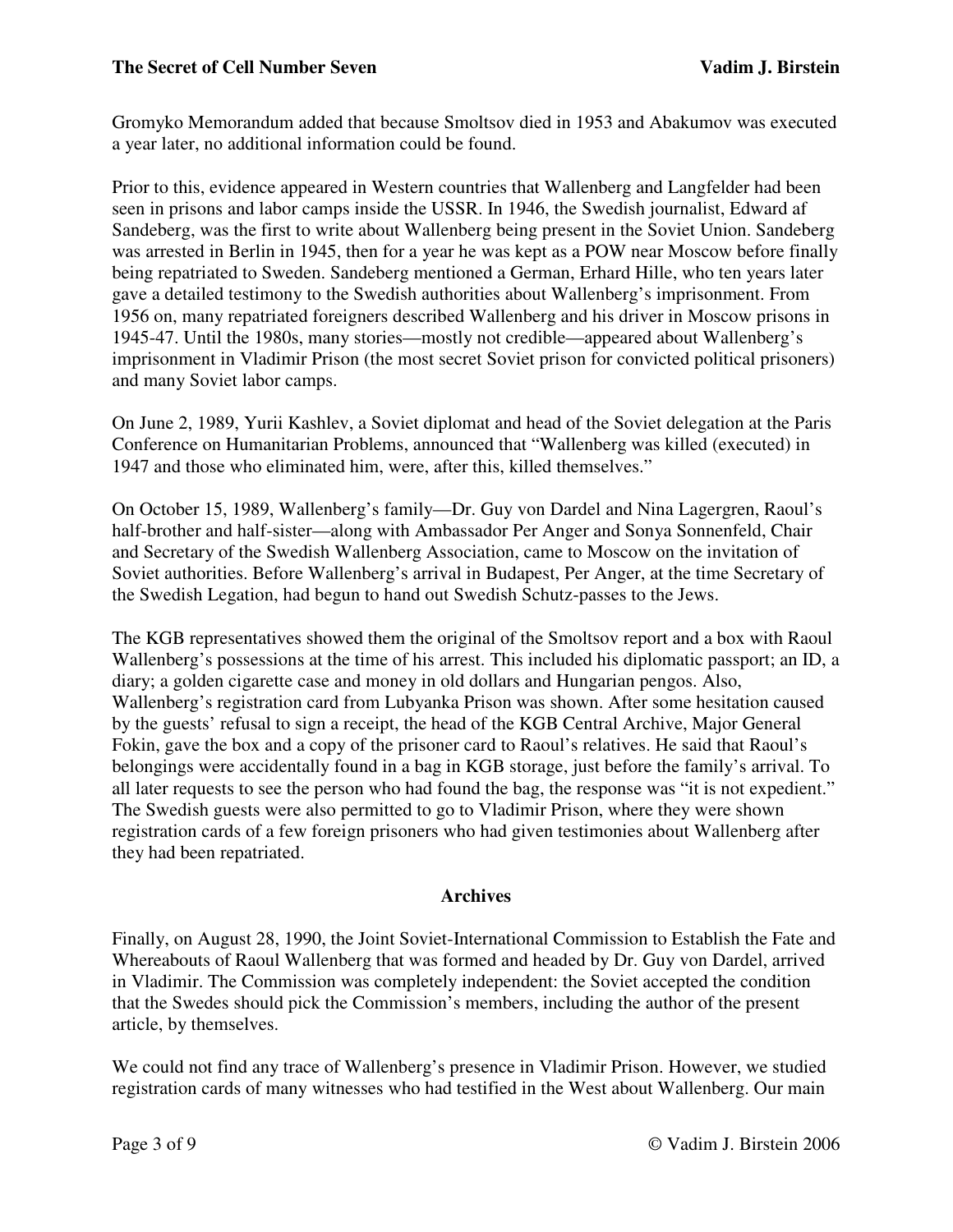achievement was that we started to understand the details of the prison office work of the time. It became clear to us that it would have been difficult to find the Wallenberg belongings that had been handed over to his relatives all in one place. The "bag" story looked suspicious. To find all the items, one needed to look through Wallenberg's Personal File, take out some of the items (such as the passport) and then, using receipts for valuables in the file, find the money and the cigarette case in storage. The registration prisoner card should have been taken from the file of cards of Lubyanka prisoners. The card was written for "the POW Raoul Gustav Wallenberg" "who arrived on February 6, 1945, from the city of Budapest, for the disposal of the GUKR SMERSH [military counterintelligence]." Do all these details mean that, despite Soviet claims, Wallenberg's Personal File still existed in 1989?

Due to the agreement between Professor Guy von Dardel and Vadim Bakatin (at the time, USSR Interior Minister), the historian Arsenii Roginsky and I were allowed to work at the Special Archive, which is now called the Central State Archive of the Council of Ministers [currently, it is a part of the Russian Military Archive—V. B., 2006]. There, we studied Personal Files of a number of Wallenberg's and Langfelder's cell-mates, although not of Wilhelm Roedel or Schauer-Schliter. [We were told that these two files did not exist which later appeared to be untrue.] After we found two documents that mentioned Wallenberg and one with Langfelder's name, and pointed to the type of archival materials that might contain then answer to the mystery of their disappearance, our work at the archive was terminated by the KGB.

We did not find a lot of new information. But we did confirm almost everything that the witnesses said in 1956-61. The accuracy of their testimonies was amazing. They remembered details of their movements through the cells of Lubyanskaya, Lefortovo, and Vladimir prisons almost perfectly.

# **In Moscow Prisons**

On February 6, 1945, Wallenberg was put in Cell 121 or 123 of Lubyanka Prison. Gustav Richter, the former Police Attaché of the German Legation in Bucharest and SS-Sturmbannfuehrer, and an Austrian, Willi Schauer, a former Corporal, were in this cell when Wallenberg arrived. Schliter was the real name of the Austrian. He was provided with the alias "Schauer" on the order of Lt. Colonel Nikolai Burashnikov, deputy head of the 2nd Department of SMERSH, just before Richter was put in the cell. [To put stool pigeons under alias names in a cell with other prisoners was one of the main tools of Soviet secret services to obtain information about prisoners—V. B., 2006].

In March of 1945, Wallenberg was transferred to another cell where there were two cell-mates: Willi Roedel, former Adjutant of the German Ambassador and head of the Information Department of the German Legation in Bucharest, SA-Brigadefuehrer (Wallenberg shared a cell with Roedel for the two next years), and Jan Loyda, a German soldier of Czech extraction. Langfelder had been kept in this cell before Wallenberg. Then Langfelder had been transferred to Lefortovo Prison, where he was put in Cell 105. Hille, whom I have already mentioned, had also previously been in Cell 105. Later various people shared this cell with Langfelder: Ernst Huber, former officer of the Abwehr (German military intelligence and counterintelligence); Alfred Gerstenberg, former German Military Attaché in Romania and earlier, a representative of the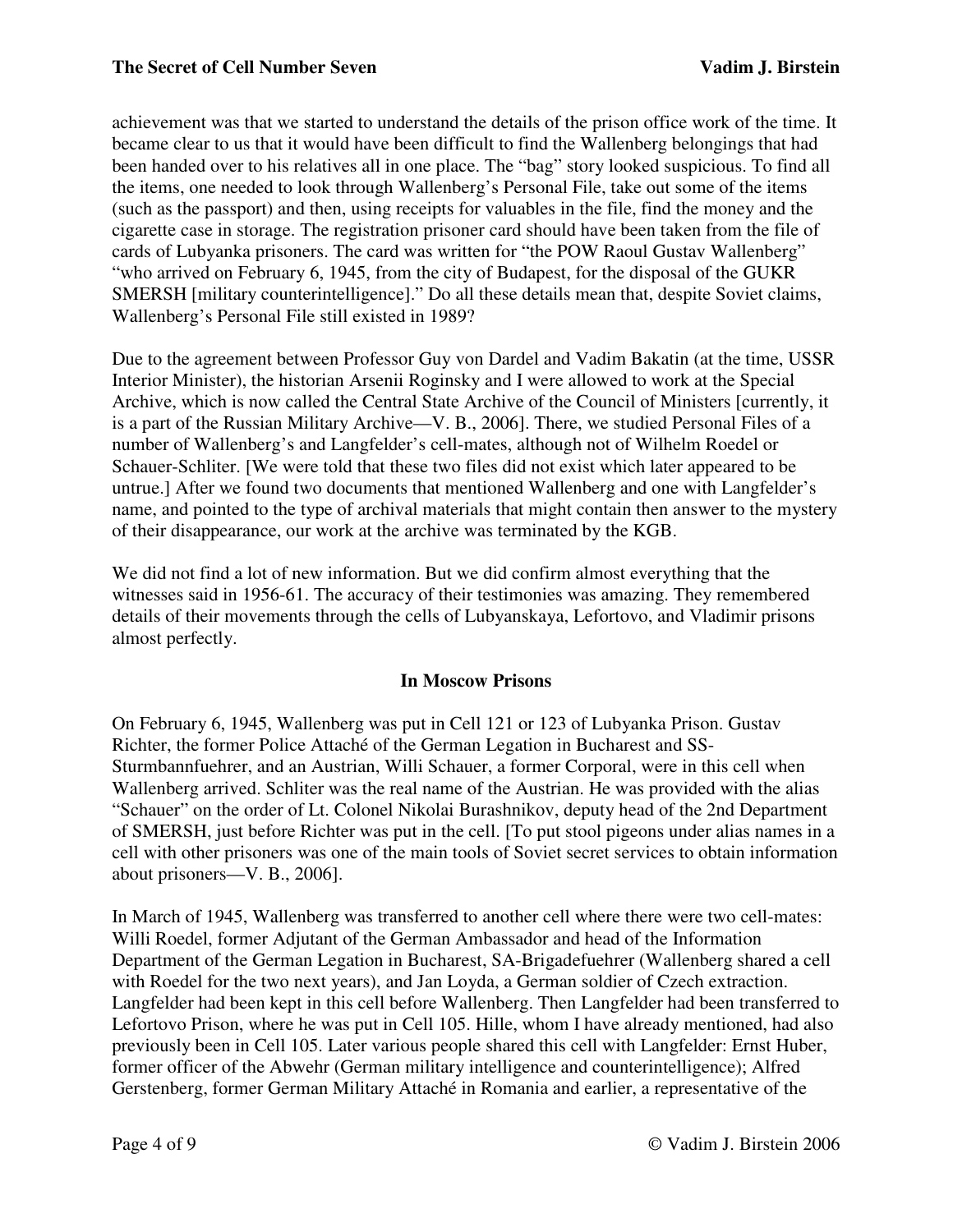German Reichswehr in Moscow; a Finnish soldier, Eiro Pelkonen; a German Colonel, Horst Kitschmann, the former Military Attaché in Finland (and, possibly, in Sweden); Rear Admiral Ernst Krafft; and, finally, German Lieutenant General Reiner Stahel, the former head of the "Sonderstab Stahel" attached to the German High Command. Both Krafft and Stahel died in imprisonment. At the end of 1945, Langfelder was transferred to an unknown destination. [According to the information the KGB released later, on July 23, 1947, Langfelder was transferred to Lubyanka Prison—V. B., 2006].

In the meantime, in April or May of 1945 [in fact, on May 30, 1945—V. B., 2006], Wallenberg and Roedel were transferred to Lefortovo Prison, where they were put in Cell 203. They stayed there until February 24, 1947, when Colonel Sergei Kartashov, head of the 4th Department of the 3rd MGB Main Directorate (military counterintelligence) wrote the following order: "I request that you bring the POWs ROEDEL Willi and WALLENBERG Raoul, who are kept in Cell 203 of Lefortovo Prison, to Lubyanka Prison, where they should be put in Cell 7 and provided with officer rations." Then the archival trace of Wallenberg disappears.

[At the end of 1991, the KGB released information that on February 26, 1947, only Roedel was transferred to Lubyanka, while Wallenberg was transferred on March 1, 1947. Shortly after this, on March 11, 1947, Aleksandr Kuzmishin, head of the Investigation Section of the 4th Department, interrogated Wallenberg from 2:15 to 4:00 pm—V. B., 2006].

# **A Mysterious Interrogation**

In July of 1947, apparently something extraordinary happened to Wallenberg. During the evening of July 22, all prisoners (that were then still kept in Moscow prisons), who had ever been Wallenberg's and Langfelder's cell-mates, were taken one after another for interrogation. It is known from the recollections of witnesses that the interrogators asked each cell-mate what he knew about Wallenberg and Langfelder. However, the main goal of the interrogations was to prohibit any further talk about these two persons among prisoners.

After the interrogation, each of the cell-mates was put into either a "box" (a very small cell) or a normal cell, where he was kept in solitary confinement for a long time. This incarceration was so intolerable that Pelkonen tried to commit suicide. Here is the report of Major Yeremin, deputy commandant of Lefortovo Prison, to A. Boyarsky, head of the MGB Prison Department:

*I report to you that on August 14, 1947, at 2:25 pm, prisoner Pelkonen, E. D., who was kept in Box 4 of Lefortovo Prison of the MGB and listed under the jurisdiction of the 4th Department of the 3rd MGB Main Directorate, suddenly stood up from his bed, on which he was calmly laying. He came up to the window, jumped up on the window-sill and then tried to commit suicide by jumping down on his back and hitting his head against the cement floor. As a result, he had three superficial injuries on his head. He was provided with medical help.* 

—From Pelkonen's Personal File

According to some information, Pelkonen refused to talk about Wallenberg until his death.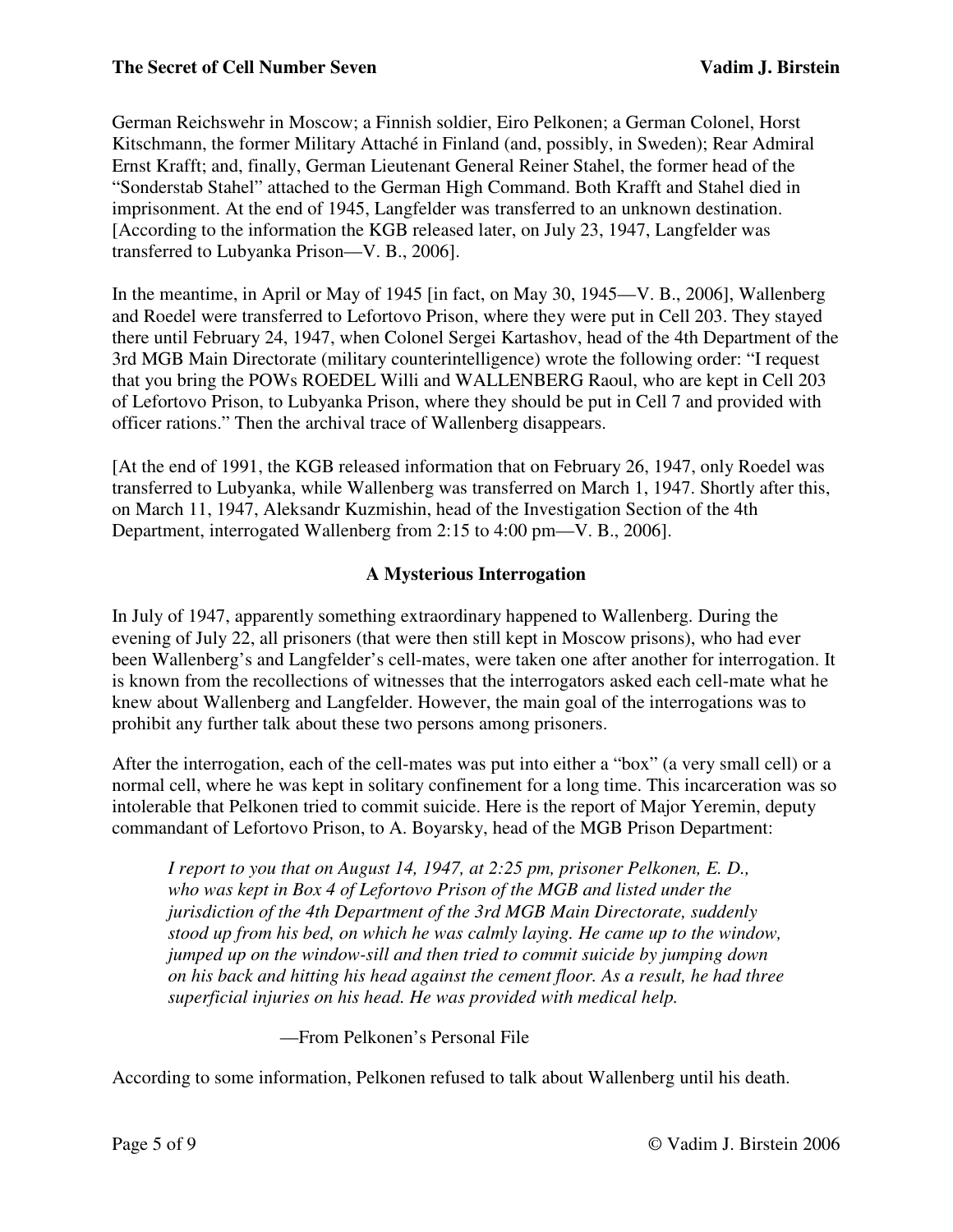# **What Did Happen in July of 1947?**

One can only guess what happened to Wallenberg at that time and if, in fact, he was killed on July 17, 1947. Could the MGB hide a prisoner? Yes, for instance, in Sukhanovo Prison with its infamous torture chambers. As we found out in archival documents, foreigners, including Pelkonen, were put in this prison. From Sukhanovo, a prisoner could be sent anywhere. [However, usually prisoners were returned to Lubyanka or Lefortovo—V. B., 2006].

In Vladimir Prison a convict could also be kept in total isolation. There was also a practice of keeping prisoners under numbers instead of names or under an alias. For instance, Stalin's son Vasilii, who was convicted after Stalin's death, even in the mid-1950s was kept in Vladimir Prison under the name of *Vasiliev*. Therefore, there were ways to pretend that a prisoner had "disappeared."

# **Some More Mysteries**

Even if it becomes known what really happened to Wallenberg in 1947, the main questions about his arrest will remain. Why was he arrested? What did he know that SMERSH/MGB was so interested in? Was he needed for the future, for instance, for a show trial like those that were organized from Moscow in the countries of Eastern Europe in the late 1940s-1950s? I have little hope that we will be able to find out the truth.

Many details in the Wallenberg mystery remain to be investigated. Why, for instance, were Wallenberg's cell-mates professional German policemen and intelligence men, such as Richter, Roedel, and the informant Schauer? The following quotations provide evidence of Wallenberg's importance:

*I, deputy head of a section of the Investigation Department of the 2nd Main Directorate of the MGB of the USSR, Major SOLOVOV, having considered the materials of the Investigation Case No. 5062 on the accusation against RICHTER Gustav . . . HAVE DETERMINED [that]* 

*The investigation of the case has established that RICHTER, while being a member of the criminal Fascist Party, SS-units and holding leading positions within the SD organs, headed punitive measures against anti-Fascists, as well as actively worked in intelligence . . .* 

*Taking the aforesaid into consideration and the fact that RICHTER was connected to an especially important prisoner [Wallenberg?* —*V. B.], I HAVE DECIDED [that]* 

*RICHTER Gustav, as an especially dangerous German war criminal, after conviction should be sent to a MGB Special Prison to serve his punishment, where he should be kept in strict isolation from the other prisoners. . .* 

—From Richter's Personal File (emphasis added)

*. . . During the investigation GROSHEIM-KRYSKO testified that, while having been a German businessman in Hungary in 1941-1944, he was a middle-man who*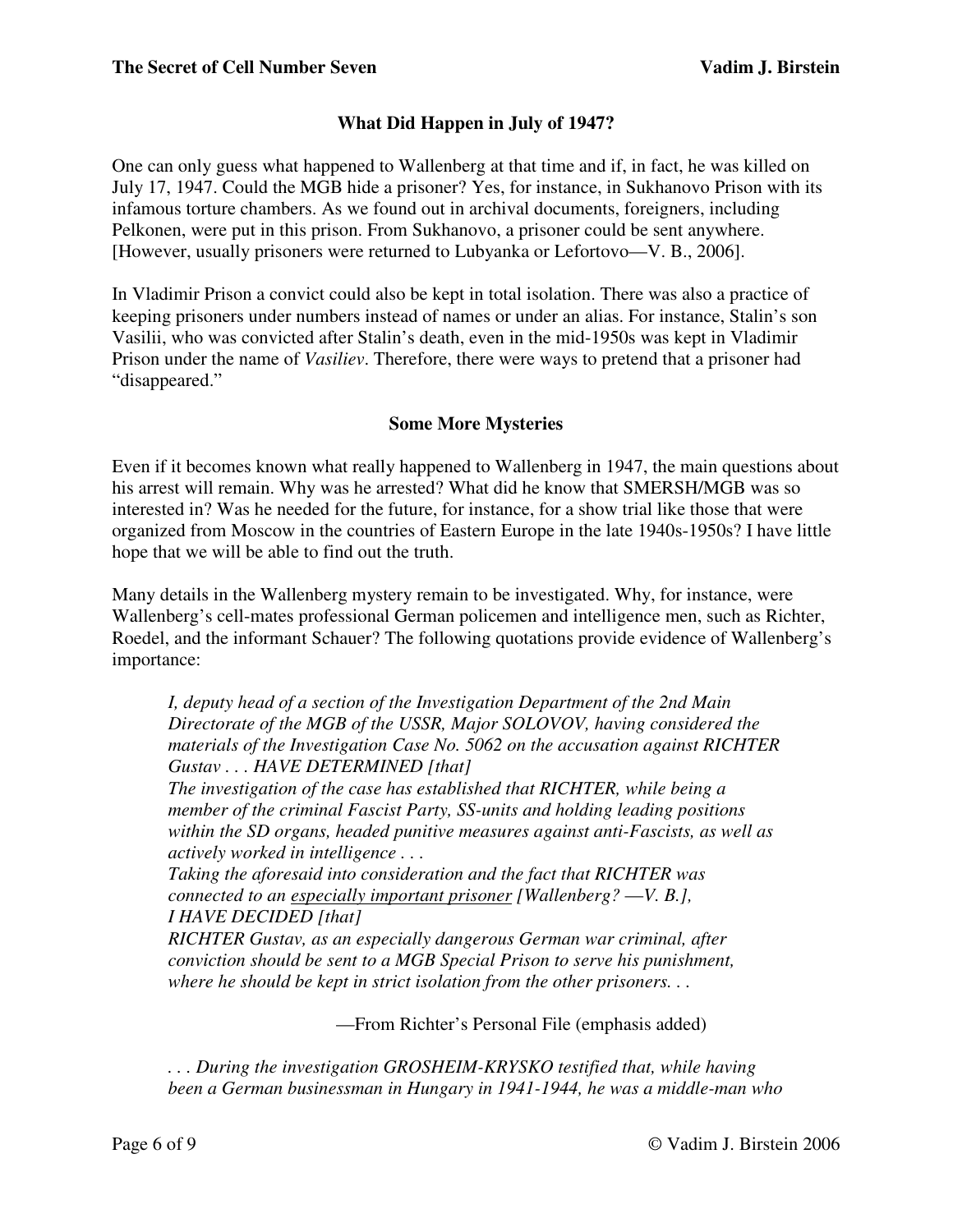*supplied the German Army with food and participated in mobilization of the Hungarian economical resources for the war, and in this way he assisted the realization of the military-political plans of Germany against the Soviet Union. Taking the aforesaid into consideration and the fact that GROSHEIM-KRYSKO was connected to an especially important prisoner [Wallenberg?* —*V. B.], . . . GROSHEIM-KRYSKO German Genrikh [this way the name was written in the original*—*V. B.], as an especially dangerous German war criminal, after conviction should be sent to a MGB Special Prison . . .* 

—From Grosheim-Krysko's Personal File (emphasis added)

Is it possible that Wallenberg was the "especially important prisoner"? This phrase is present in the documents of only two persons, Grosheim-Krysko, who knew Wallenberg in Budapest, and Richter, Wallenberg's cell-mate in Lubyanka Prison. It was not used in the documents of significant cell-mates of Langfelder whose files we studied.

Another telling fact was found in the case of Jan Loyda. Like Grosheim-Krysko, while being kept in Vladimir Prison, he protested that he did not understand why he was imprisoned. In 1953, in a letter to the prison authorities Loyda expressed his fear of receiving his twenty-five year sentence because of his prior association with Wallenberg (and Roedel).

### **Who Might Know the Secret of Wallenberg's Fate?**

Clearly the authors of the official MGB documents in the above-mentioned files of Richter and Grosheim-Krysko knew what they were doing. The investigator Boris Solovov, who wrote and signed the decision in Richter's file, interrogated Richter from September 1944 until January 1952. During this period, Boris Alekseevich Solovov made a prominent career within the MGB, rising in rank from Lieutenant to Major and finally occupying the position of the head of the 5th Section of the Investigation Department of the 2nd MGB Main Directorate (counterintelligence). Additionally, along with his long-time colleague, Pavel Grishaev, Solovov participated in interrogations of witnesses at the Nuremberg Trail.

Solovov's signature is also on documents in Grosheim-Krysko's file. Solovov also interrogated Hille, Huber, Kitschmann, and Stahel, who were Langfelder's cell-mates. In 1951, Major Solovov wrote decisions to transfer Kitschmann, Hille, Pelkonen, and Huber after conviction to Vladimir Prison [which at the time had the name Special Vladimir Prison]. I have no doubt that Solovov remembers who the "especially important prisoner" was and how the prisoners whose fates he sealed by writing the "decisions" were connected.

Today, Solovov lives in Moscow. He is retired. In early 1991, he refused to speak to any Soviet or foreign journalist (saying that in order to divulge his secrets, he must have the permission of the KGB authorities). But, Boris Alekseevich, will you add something to the official KGB version and tell us the secret of Raoul Wallenberg's fate and where Vilmos Langfelder disappeared to?

\_\_\_\_\_\_\_\_\_\_\_\_\_\_\_\_\_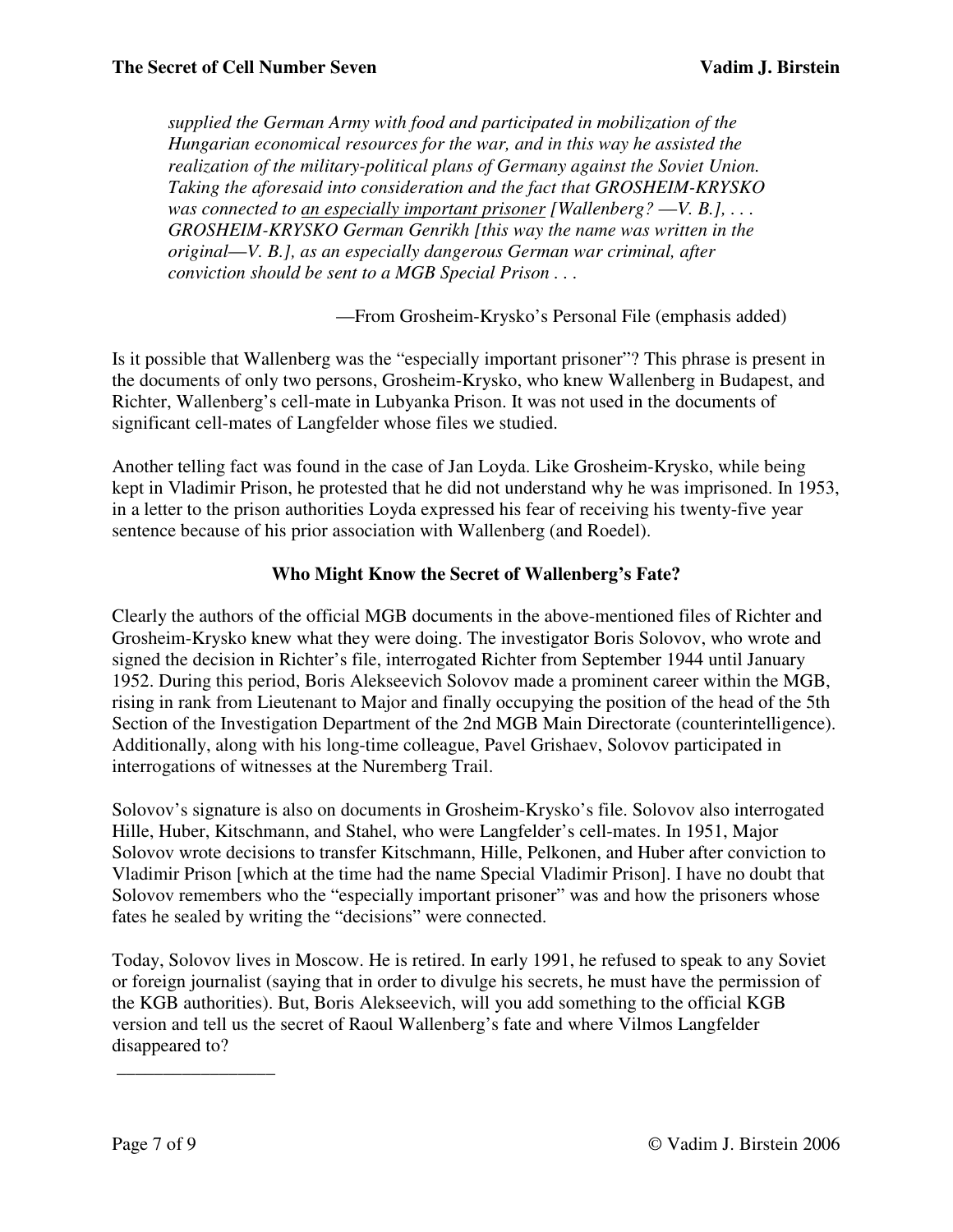# *A Comment (written in 2006)*

Before this article was published in *Nezavisimaya gazeta*, on the request of Professor Guy von Dardel (Raoul Wallenberg's half-brother) and in his presence, I phoned to Boris Solovov from the Swedish Embassy in Moscow. He picked up the phone and I asked him about Wallenberg. Using typical threating tone of a security officer, he told me he would not talk about Wallenberg unless ordered to do so by his superiors. Solovov refused to clarify who should give him the order, General Secretary of the Communist Party Mikhail Gorbachev or KGB Chairman Vladimir Kryuchkov. Later I, along with a Czech journalist, tried to visit Solovov in his apartment, but his daughter refused to open the door.

In 1992, Boris Solovov testified in front of the Russian part of the Russian-Swedish Working Group for Determining the Fate of Raoul Wallenberg (this group was formed by the Soviet/Russian and Swedish officials at the end of 1991). A transcript of Solovov's testimony has never been released to the public.

Later Solovov answered the questions of the Swedish part of the Working Group. According to the published Swedish report *Raoul Wallenberg. Reports of the Swedish-Russian Working Group* (Stockholm: Ministry for Foreign Affairs, 2000), Solovov stated the following about July 1947 (p. 122):

*. . . He [Solovov] first heard about Raoul Wallenberg some time in 1947. . . This was when Kuleshov, head of [a] section under Kartashov, drew up a list and diagram indicating the prisoners who had been Raoul Wallenberg's cellmates. Every detail of their cell numbers, etc. was noted on the diagram. . .* 

*At that time the case was creating quite a stir. Kuleshov gave the abovementioned informant [Solovov] a parcel and told him to take it personally to Gertsovsky, the head of MGB archives. A handwritten note on the parcel said, 'Contains material relating to detainee No. 7. Not to be opened without permission from the head of MGB.' The parcel contained some papers and personal documents (but not [the] personal file) relating to Raoul Wallenberg. The informant [Solovov] knew that 'detainee No. 7' referred to Raoul Wallenberg.* 

In my opinion, this statement has no credibility. *First*, Solovov incorrectly identified the head of the section where he worked in 1947. Nikolai Kuleshov never headed a section in Kartashov's department. In 1943-46, he headed a section in the 4th SMERSH Department, while Sergei Kartashov headed the 2nd SMERSH Department. In May 1946, Kuleshov was appointed deputy head of 6th (Investigation) Department of the 3rd MGB Main Directorate (former SMERSH), while Kartashov continued to head his department, which was renamed the 4th Department of this directorate.

In Kartashov's 4th Department of the 3rd MGB Main Directorate, Aleksandr Kuzmishin, and not Kuleshov, headed the 2nd Section. If Solovov, in fact, was involved in the Wallenberg case, at